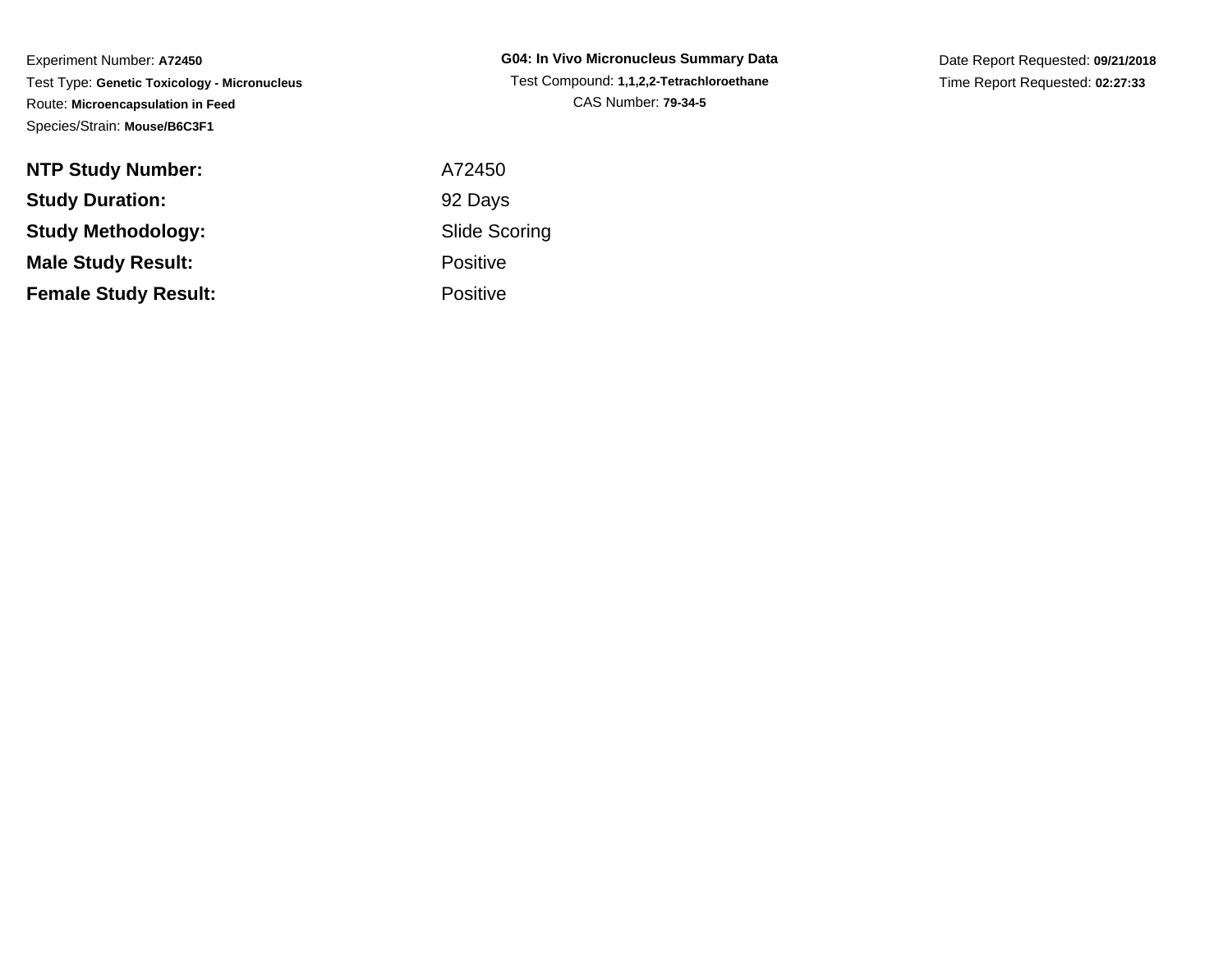|  | Tissue: Blood; Sex: Male; Number of Treatments: 92; Time interval between final treatment and cell sampling: 0 h |
|--|------------------------------------------------------------------------------------------------------------------|
|  |                                                                                                                  |

|                              | <b>MN NCE/1000</b> |                 |         |  |  |
|------------------------------|--------------------|-----------------|---------|--|--|
| Dose (mg/kg)                 | N                  | Mean $\pm$ SEM  | p-Value |  |  |
| Vehicle Control <sup>1</sup> | 5                  | $2.20 \pm 0.25$ |         |  |  |
| 88.0                         | 5                  | $2.50 \pm 0.27$ | 0.3307  |  |  |
| 175.0                        | 5                  | $2.60 \pm 0.19$ | 0.2816  |  |  |
| 350.0                        | 5                  | $2.90 \pm 0.29$ | 0.1632  |  |  |
| 700.0                        | 5                  | $3.40 \pm 0.10$ | 0.0542  |  |  |
| 1400.0                       | 5                  | $3.80 \pm 0.34$ | 0.0193  |  |  |
| Trend p-Value                |                    | $0.0080*$       |         |  |  |

## Trial Summary: Positive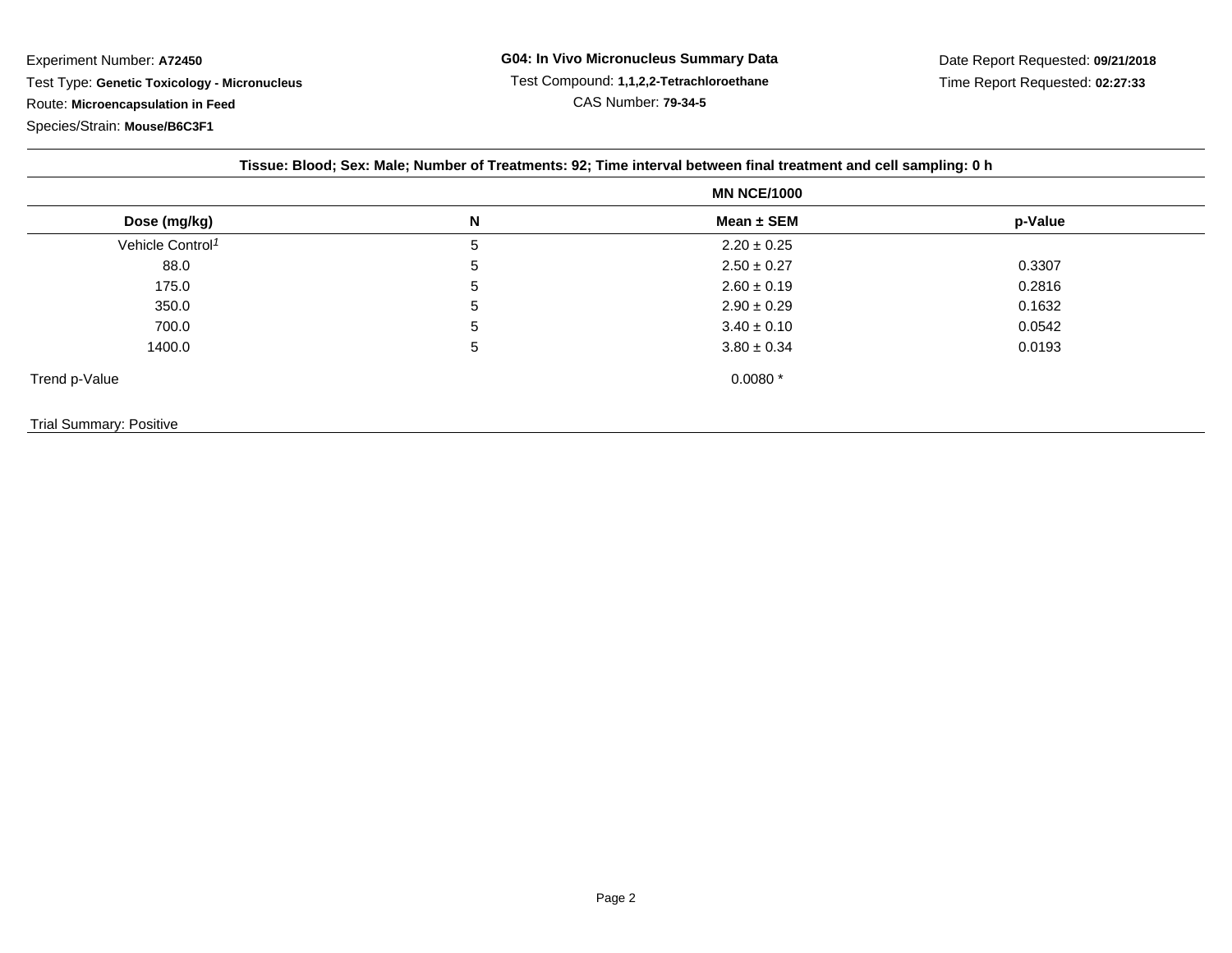|                              | <b>MN NCE/1000</b> |                 |             |
|------------------------------|--------------------|-----------------|-------------|
| Dose (mg/kg)                 | N                  | Mean $\pm$ SEM  | p-Value     |
| Vehicle Control <sup>1</sup> | 5                  | $2.10 \pm 0.29$ |             |
| 88.0                         | 5                  | $2.30 \pm 0.25$ | 0.3814      |
| 175.0                        | 5                  | $3.00 \pm 0.16$ | 0.1035      |
| 350.0                        | 5                  | $3.30 \pm 0.12$ | 0.0510      |
| 700.0                        | 5                  | $4.50 \pm 0.27$ | $0.0015*$   |
| 1400.0                       | 5                  | $5.10 \pm 0.43$ | $< 0.001$ * |
| Trend p-Value                |                    | $< 0.001$ *     |             |